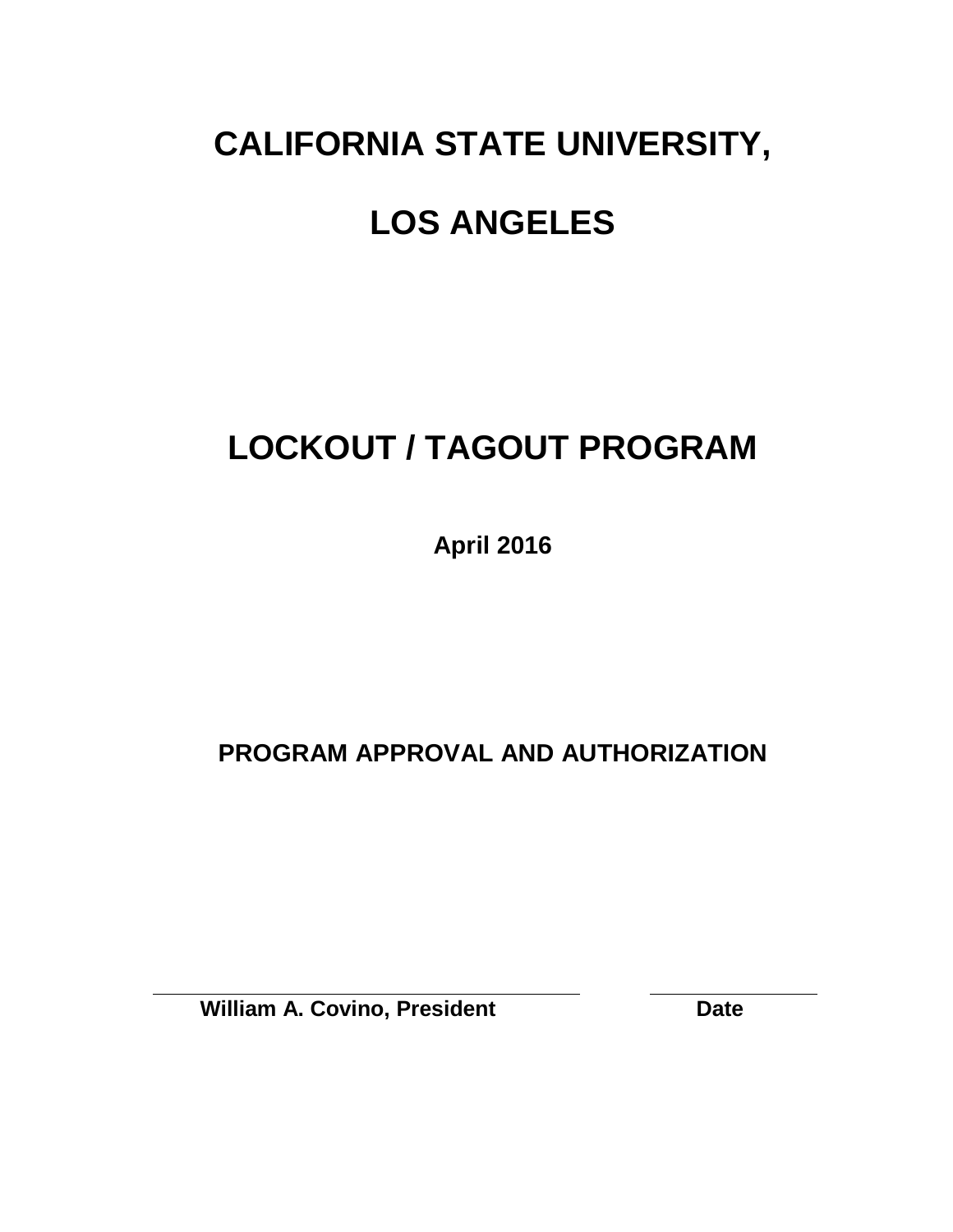### **TABLE OF CONTENTS**

| <b>TITLE</b>                                             | <b>Section</b> |
|----------------------------------------------------------|----------------|
|                                                          |                |
|                                                          | 1.0            |
|                                                          | 2.0            |
|                                                          | 3.0            |
|                                                          | 4.0            |
|                                                          | 5.0            |
|                                                          | 6.0            |
| PREPARATION FOR LOCKOUT / TAGOUT (LOTO) PROCEDURES       | 6.1            |
|                                                          | 6.2            |
|                                                          | 6.3            |
|                                                          | 6.4            |
|                                                          | 6.5            |
|                                                          | 6.7            |
| ROUTINE MAINTENANCE & MACHINE ADJUSTMENTS                | 6.8            |
| LOTO FOR ELECTRICAL PLUG-TYPE EQUIPMENT                  | 6.9            |
|                                                          | 6.10           |
|                                                          | 6.11           |
| ADMINISTRATIVE REVIEW                                    | 7.0            |
|                                                          | 8.0            |
|                                                          | 9.0            |
|                                                          | 10.0           |
| <b>APPENDIX A: LOTO TRAINING OUTLINE</b>                 |                |
| <b>APPENDIX B: AUDIT FORM</b>                            |                |
| APPENDIX C: CONTRACTOR AUTHORIZED EMPLOYEE LOTO TRAINING |                |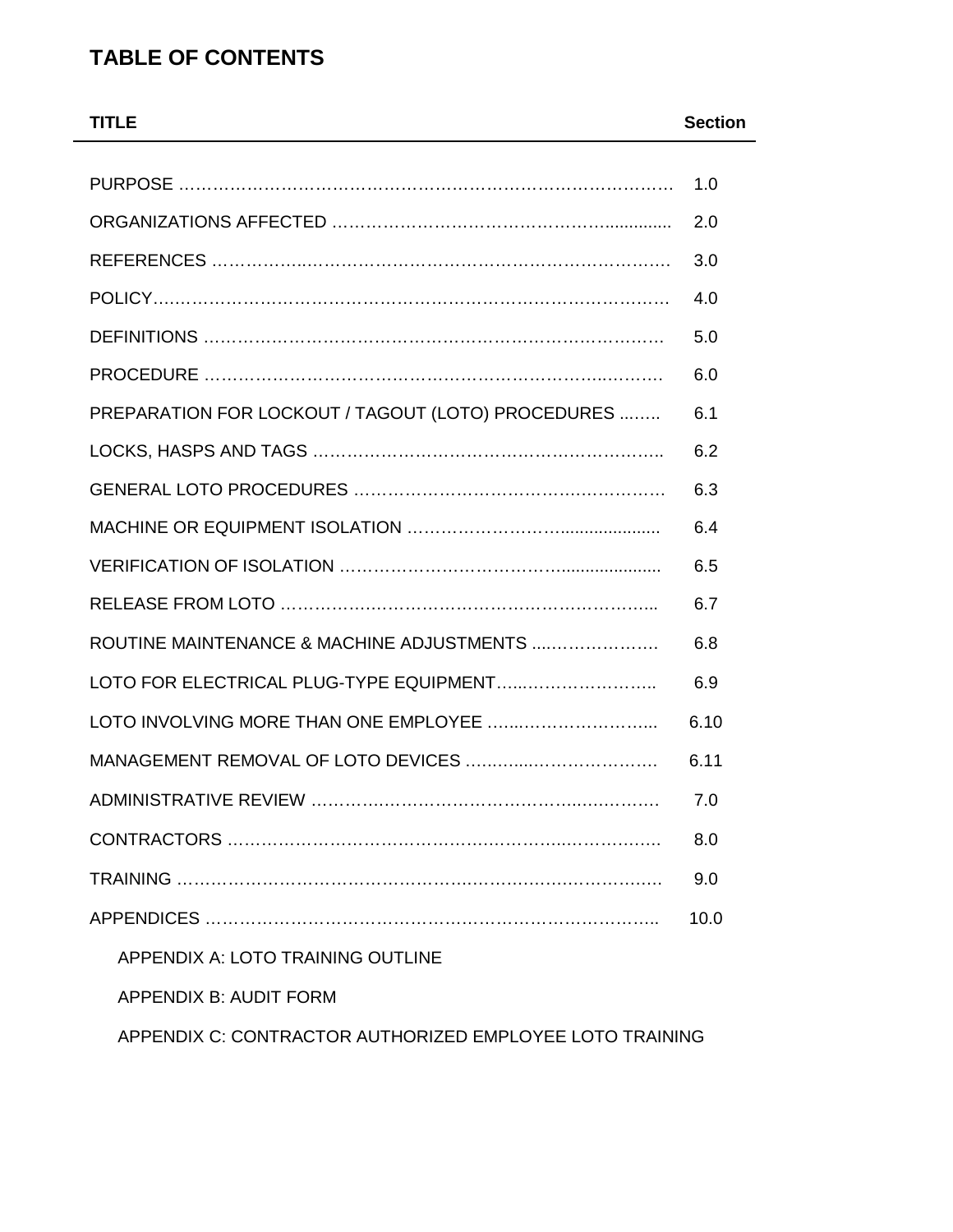#### 1.0. PURPOSE:

1.1. The purpose of the Lockout/Tagout (LOTO) Program is control of hazardous energy in machines and equipment in a state of repair, adjustment or removal. This program establishes the requirements for isolation of both kinetic and potential energy sources. These electrical, chemical, thermal, hydraulic, pneumatic and/or gravitational energy sources must be eliminated or controlled prior to equipment repair, adjustment or removal.

#### 2.0. ORGANIZATION AFFECTED:

- 2.1. This program governs the following organizational units of the University and outside Contractors.
	- 2.1.1. Facilities Services.
		- 1. Electricians
		- 2. Plumbers
		- 3. Grounds
		- 4. Auto Technicians
		- 5. Building Services Engineers
	- 2.1.2. Maintenance Technicians in academic areas.
	- 2.1.3. Facilities Planning and Services Contractors.
	- 2.1.4. Personnel that enter areas were Lockout/Tagout procedures are installed.

#### 3.0. REFERENCE:

- 3.1. CCR, Title 8, Section 3314, Cleaning, Repairing and Adjusting.
- 3.2. CCR, Title 8, Section 2320.4 De-Energized Equipment or Systems
- 3.3. CCR, Title 8, Section 2940, High-Voltage Electrical Safety Orders.
- 3.4. CCR, Title 8, Section 2320.2 Energized Equipment.
- 3.5. CCR, Title 8, Section 2320.9 Electrical Requirements for Construction Work.
- 4.0. POLICY:
	- 4.1. This program covers all personnel that are involved in the servicing and maintenance of machinery or equipment in which the unexpected energization/startup of the unit or the release of stored energy could cause injury to those individuals. This program establishes the procedural requirements for the control of such hazardous energy.

#### 5.0. DEFINITIONS:

- 5.1. **Authorized Employee** is an employee that performs lockout and tagout of equipment or machinery. The employee is considered authorized due to the individual's knowledge of the machine and training under the lockout-tagout program. An authorized employee will not be authorized to perform lockout-tagout on machines on which there is no previous knowledge. An employee undergoing on-the-job training under the direct supervision of an authorized person is considered to be authorized for performance of that LOTO procedure.
- 5.2. **Affected Employees** are the equipment operators and those working in the area near the machinery/equipment that can be locked out or tagged out under this program.
- 5.3. **Engineering Controls** are devices placed on machinery or equipment to physically isolate sources of energy by blocking or denying access. These controls (locks, adaptors, covers,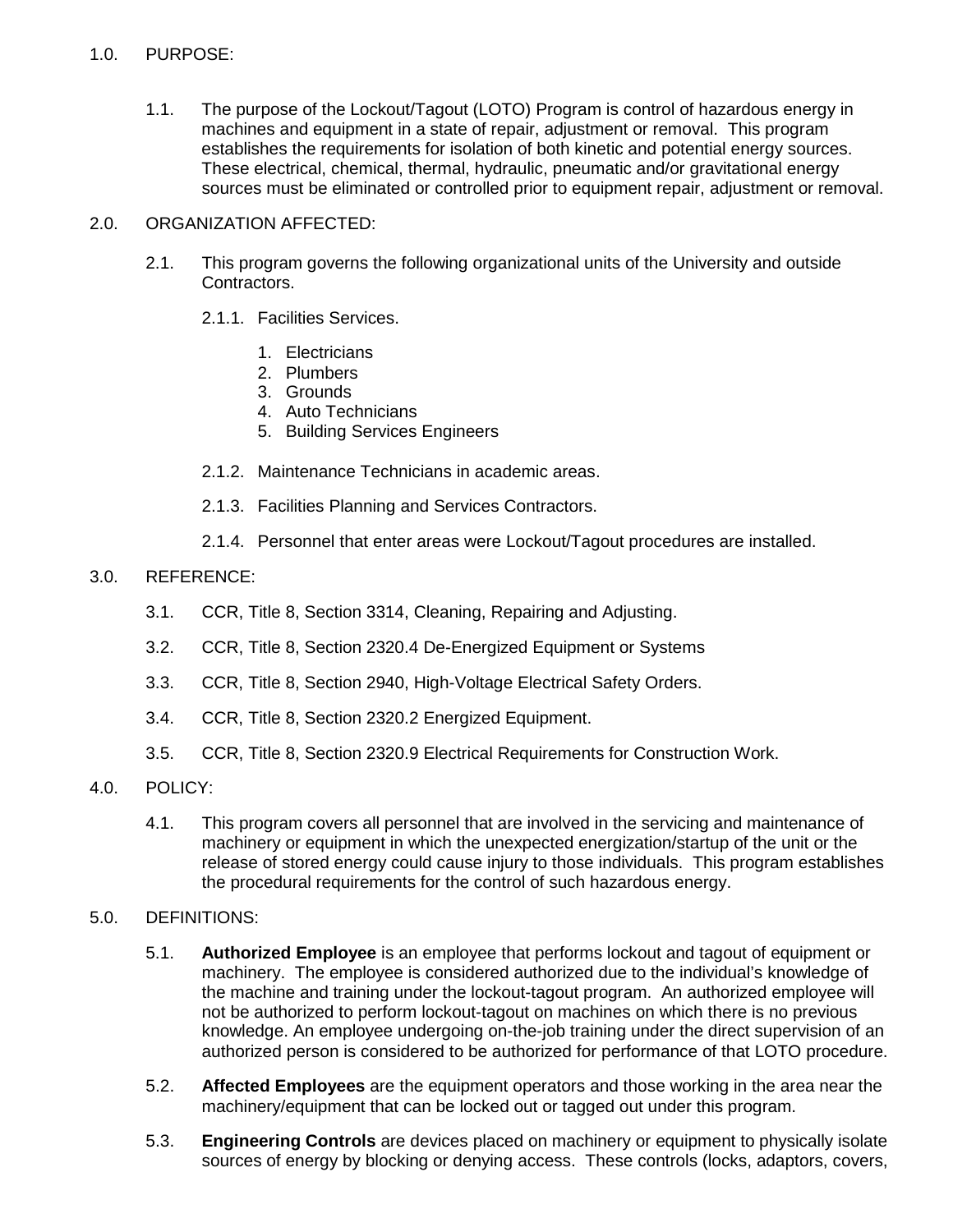blocks, etc.) are the preferred method of isolating energy sources to protect the employee during servicing or maintenance of machines and equipment.

#### 6.0. PROCEDURE:

- 6.1. Preparation for LOTO
	- 6.1.1. An authorized employee will conduct a LOTO survey to locate and identify all energy sources to verify which switches or service lines supply energy to machinery/equipment.
	- 6.1.2. As repairs and/or renovations of existing electrical systems are made, standardized controls will be used.
- 6.2. Locks, Hasps and Tags
	- 6.2.1. LOTO authorized personnel will be issued one or more uniquely keyed locks such that each employee can only unlock his own locks. Each lock's keys are kept by only two (2) individuals; the employee that was issued the lock and his supervisor.
	- 6.2.2. Locks will be identified and traceable to the employee. A color code may be employed as identification. Where there is no other unique identification, a tag must also be attached to the lock that has the employee's name, date applied and reason for the lockout.
	- 6.2.3. Additionally, hasps and tags must be readily available in shop supplies.
	- 6.2.4. To completely de-energize a machine or piece of equipment more than one location may require lockout. Each additional location will require application of locks and tags. Additional lockout devices may be obtained from the department or maintenance supervisor on a shift-by-shift basis.
	- 6.2.5. If there is no means to apply a lock either directly or utilizing a suitable locking fixture to mechanically prevent de-energization a "Do Not Operate" tag bearing the employee's name, date of application and reason for application must be used. This method is to be avoided if at all possible due to the ease of overlooking and bypassing the tag.
- 6.3. General LOTO Procedures
	- 6.3.1. Before working on, repairing, adjusting or replacing machinery and equipment, the following procedures will be utilized to place the machinery and equipment in a neutral or zero mechanical state.
	- 6.3.2. Preparation for Shutdown.
		- 6.3.2.1. Survey: Prior to beginning work, repair or adjustment on machinery or equipment, the authorized employee will conduct a LOTO survey to locate and identify all energy sources and methods of energy control (e.g., switches, valves, mechanical blocking) to put the machine or equipment in a safe condition.
		- 6.3.2.2. Notifications: Notify all affected employees that the machinery, equipment, process or system will be out of service.
	- 6.3.3. Machine or Equipment Shutdown.
		- 6.3.3.1. Normal Shutdown: The machine or equipment will be turned off or shut down using the normal procedure for that machine or equipment. An orderly shutdown will be utilized to avoid any additional or increased hazards to employees as a result of equipment de-energization.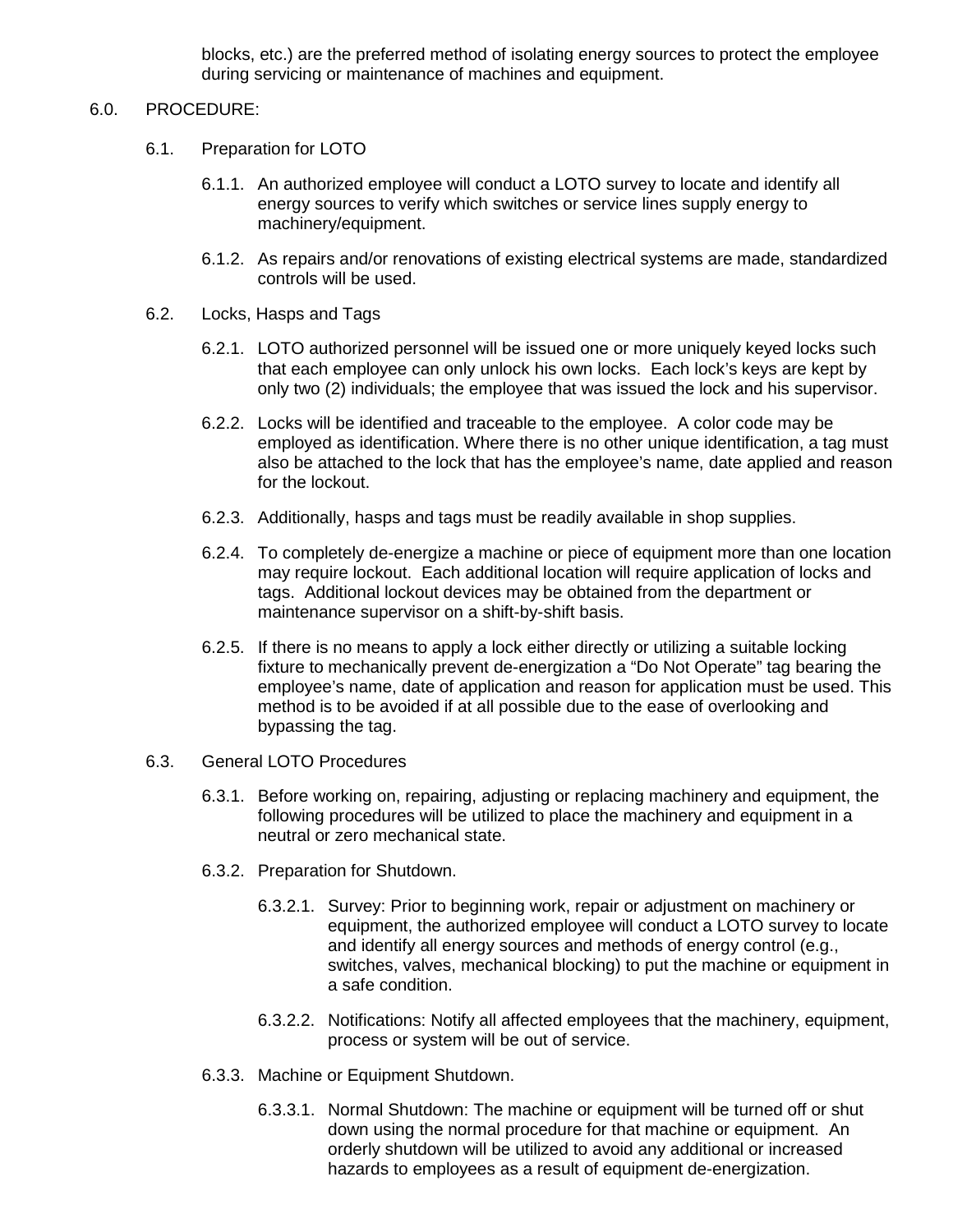- 6.3.3.2. Move panel switch/disconnect arms to "Off" or "Open" position and close all valves or other energy isolating devices so that the energy source(s) is disconnected or isolated from the machinery or equipment.
- 6.4. Machine or Equipment Isolation
	- 6.4.1. LOTO device application: Only authorized employees will affix LOTO devices to energy isolating devices. Lockout devices will be affixed in a manner that will hold the energy-isolating device in the "Safe" or "Off" position.
	- 6.4.2. Where tagout devices are used, they will be affixed in such a manner that clearly warns that operation of the energy isolating device is prohibited.
	- 6.4.3. The tagout device will be attached as close to the point of actuation of the energy isolating device as possible. If the tag cannot be affixed to that point, the tag will be located as close as possible to the device in a position that will be immediately obvious to anyone attempting to operate the device.
	- 6.4.4. Lockout and tagout all energy devices by use of hasps, chains, and valve covers with assigned individual locks and tags.
	- 6.4.5. Following the installation of the lock and/or tag to the energy isolating devices, all potential or residual energy will be relieved, disconnected, or restrained to ensure that the unit is safe from stored energy. Typical energy containing devices are capacitors, batteries, springs, elevated members and rotating fly wheels. Typical energy containing systems have accumulated hydraulic, air, gas, heat or steam.
	- 6.4.6. Caution: Stored energy can re-accumulate after it has been drained. This might be the result of a leaking valve or seal. These possibilities need continued monitoring of the energy level until the maintenance or servicing is complete.
- 6.5. Verification of isolation
	- 6.5.1. Prior to starting work on machines or equipment that have been locked or tagged out, the authorized employees will verify that isolation and de-energization of the machine or equipment has been accomplished. An authorized employee may verify isolation by trying to start the equipment by pushing the "Start" switch.

**Caution:** After verifying isolation, always place controls back in the "Neutral" or "Off" position.

- 6.6. Extended LOTO
	- 6.6.1. Should the shift change before the machinery or equipment can be restored to service, the lock and tagout must remain in place until the oncoming shift has received a briefing regarding the status of the job.
	- 6.6.2. The oncoming shift will install their lock and tag when the previous shift has removed their lock and tag.
- 6.7. Release From LOTO
	- 6.7.1. Before LOTO devices are removed and the energy restored to the machine or equipment, the following action will be taken:
	- 6.7.2. The work area will be thoroughly inspected to ensure that nonessential items have been removed and that machine or equipment components are replaced and ready for operation.
	- 6.7.3. Notify the affected employees that the LOTO devices are being removed and the work area is checked to ensure that all employees are in a safe position during startup.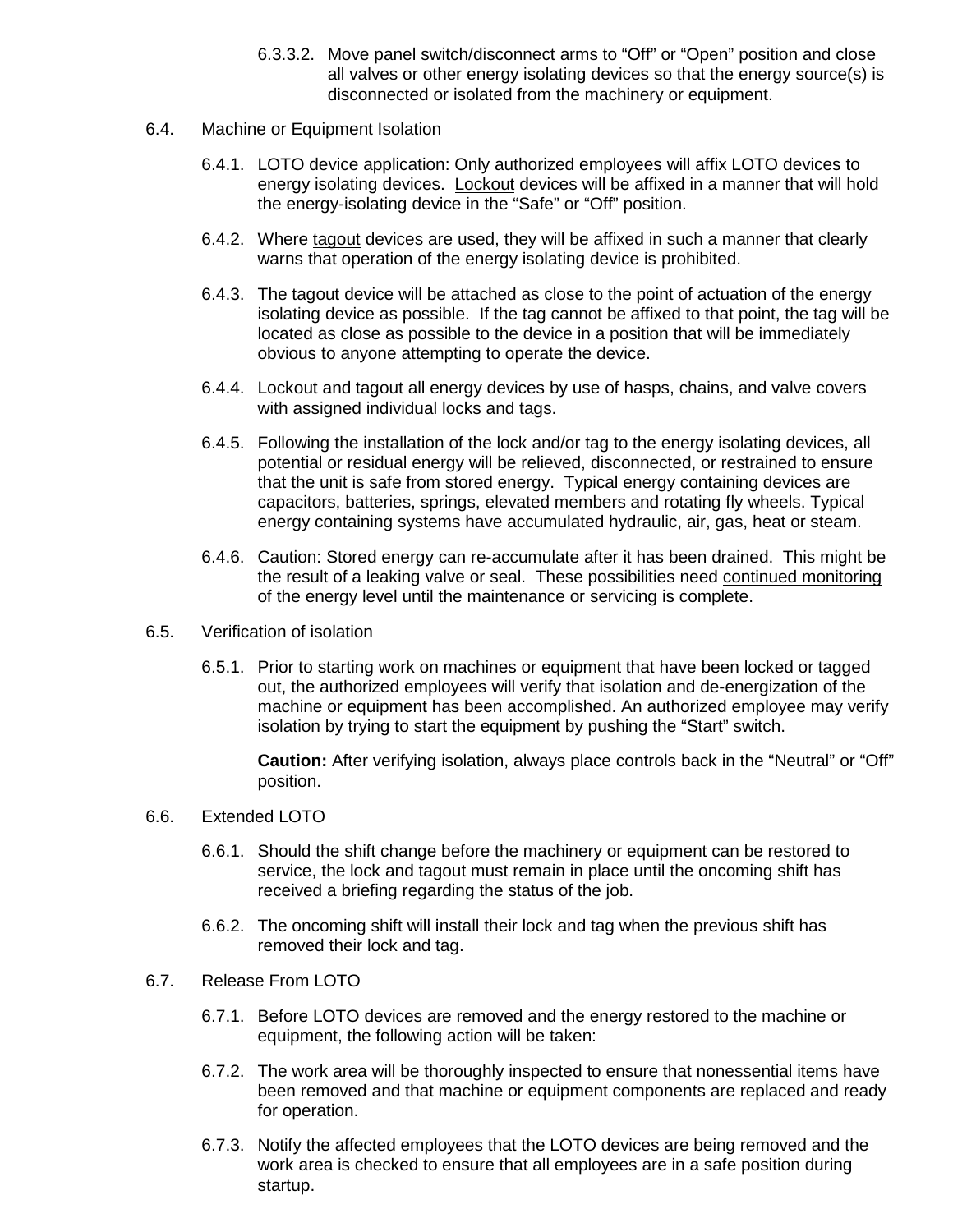- 6.7.4. The employee who applied the LOTO devices will remove them from each energyisolating source.
- 6.8. Routine Maintenance and Machine Adjustments
	- 6.8.1. LOTO procedures are not required if equipment must be operating to provide proper adjustment. This procedure is a rare exception to LOTO engineering and administrative controls. Only trained and authorized employees may employ this method, and only when specific procedures have been developed and implemented to safely avoid hazards.
- 6.9. LOTO Procedures for Electrical Plug-type Equipment
	- 6.9.1. This procedure covers all electrical plug-type equipment such as battery chargers, small pumps, office equipment, powered hand tools, powered bench tools, small lathes, fans, etc.
	- 6.9.2. When repair, or adjustments are being made to this type of equipment, the following procedures must be utilized to prevent accidental or sudden startup:
		- 6.9.2.1. Shut down the electrical equipment and unplug it from wall socket or in-line socket.
		- 6.9.2.2. Attach "DO Not Operate" Tag and or a plug box & lock on end of power cord.
		- 6.9.2.3. An exception to these procedures is granted when the cord & plug remain in the exclusive control of the employee working on, adjusting or inspecting the equipment.
	- 6.9.3. Test equipment to assure power source has been removed or isolated by depressing the "Start" or "On" Switch.
	- 6.9.4. Perform required repair operations
	- 6.9.5. Replace all access panels, guards, etc. that have been removed.
	- 6.9.6. Inspect power cord and socket before plugging equipment into power source.
	- 6.9.7. Any defects must be repaired before placing the equipment back in service.
- 6.10. LOTO Involving More Than One Employee
	- 6.10.1. If more than one employee is assigned to a task requiring a lock and tag, each individual employee must place his/her own lock and tag on the energy isolating devices on which he/she depends for safely performing work.
	- 6.10.2. Exception: The supervisor or lead over a job that is located in a single room may choose to apply a single lock and tag electrically isolating the circuits. In doing so, the supervisor/lead takes on the additional responsibility for ensuring completion of the job and determining that each of the workers are at an electrically safe distance from the job and notified that the LOTO status is about to be removed.
- 6.11. Management Removal of LOTO Devices
	- 6.11.1. Only the employee that locks and tags out machinery, equipment or systems may remove his/her lock and tag. If the employee leaves the facility before removing his/her lock and tag, the employee should be recalled for removal. If this is not possible the supervisor or manager may personally remove the lock and tag devices as follows: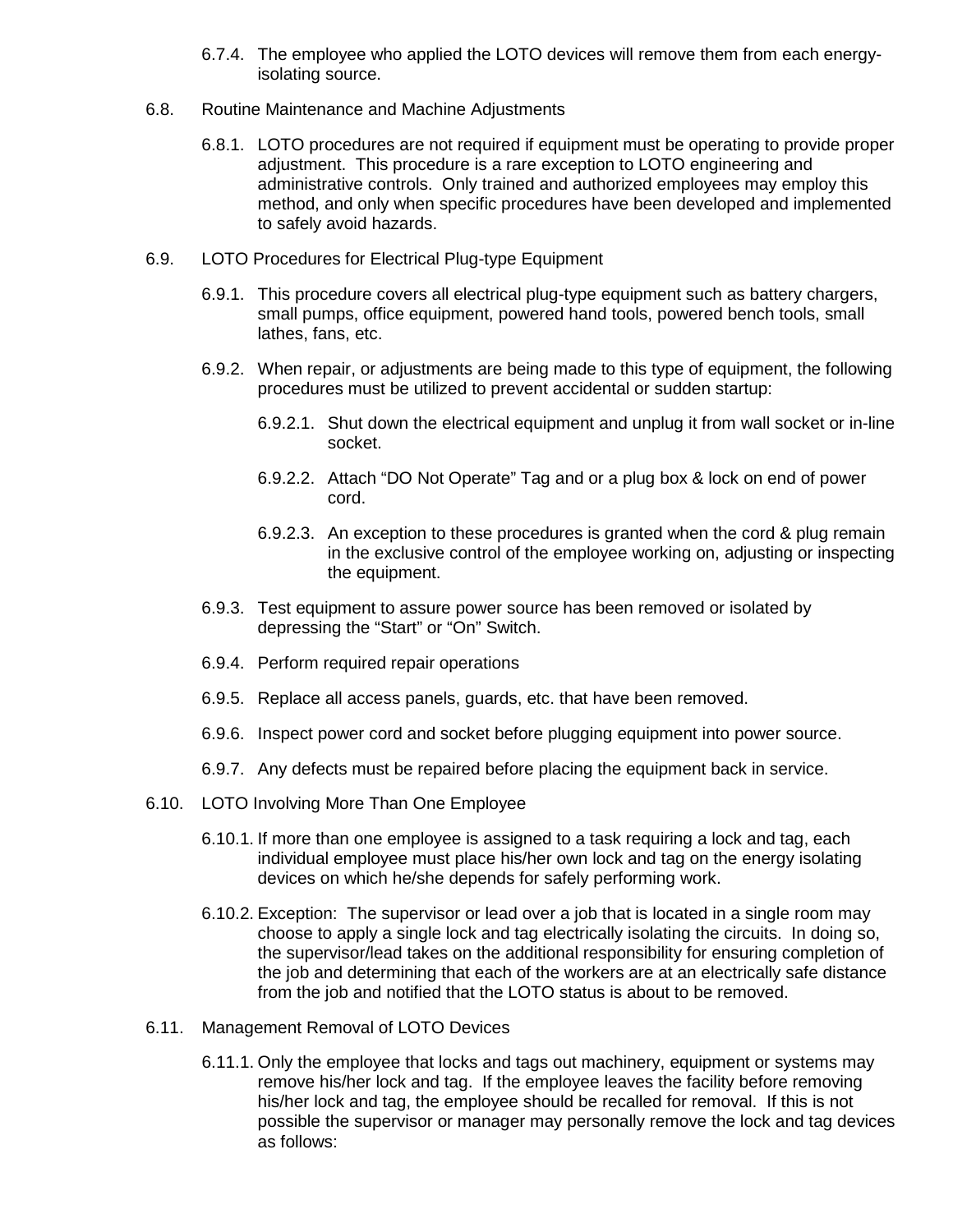- 6.11.1.1. It is required that the supervisor / manager attempt to contact the employee who installed the lock/tag prior to LOTO being removed.
- 6.11.1.2. The supervisor / manager must ensure that all tools have been removed, that all access plates, guards, etc. have been replaced and all employees are free from any hazard before the lock and tag are removed and the machinery, equipment or system is returned to service.

#### 7.0. ADMINISTRATIVE REVIEW:

- 7.1. A periodic review conducted at least annually shall be performed to observe personnel utilizing this LOTO procedure.
	- 7.1.1. This review is performed only by fully trained LOTO authorized employees (may be a manager, supervisor, lead or other employee with these qualifications). No employee is allowed to review his own performance of LOTO.
	- 7.1.2. Each LOTO authorized employee that has performed LOTO during the year shall be reviewed at least once during the year.
	- 7.1.3. Provide review using the Audit Form (Appendix B).

#### 8.0. CONTRACTORS:

- 8.1. Contractors, working on University property must follow a compliant LOTO procedure while servicing or maintaining equipment, machinery, processes or systems. When working in areas jointly occupied by university and vendor, adherence to the Cal State LA procedures is required.
- 8.2. Each contractor will meet with the maintenance supervisor or safety coordinator to go over the requirements of this program and complete the Contractor Authorized Employee LOTO Training form (Appendix B).

#### 9.0. TRAINING:

- 9.1. All maintenance employees and supervisors (within the first thirty (30) days of hire and before being allowed to work on machines or equipment) will be trained to use LOTO procedures.
- 9.2. The maintenance supervisor shall conduct the training at the time of initial hire (See LOTO Training Outline – Appendix A).
	- 9.2.1. Retraining shall be held at least annually (See Appendix A Form Authorized Employee Lockout/Tagout Annual Certification). The training will consist of the following:
		- 1. Review of the General Procedures.
		- 2. Review of Specific Procedures for machinery, equipment and processes.
		- 3. Location and use of Specific Procedures.
		- 4. Procedures when questions arise.
- 9.3. Authorized Employees:
	- 9.3.1. Only trained and authorized employees will repair, replace or adjust machinery, equipment or processes.
	- 9.3.2. Employees may not remove locks, locking devices or tags from machinery, equipment or circuits.
	- 9.3.3. Purpose and use of the lockout procedures.